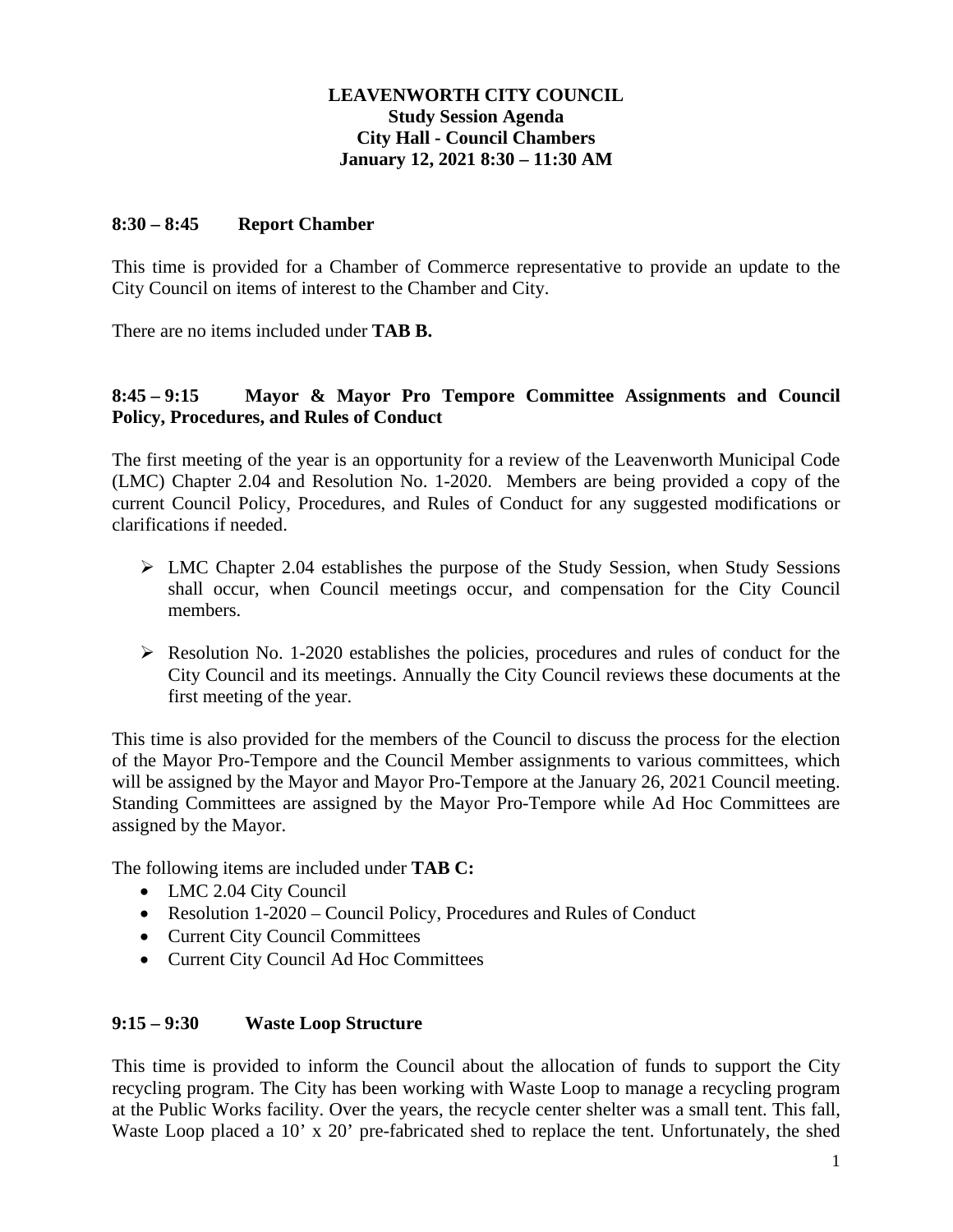requires a building permit due to commercial use and size. The shed has been placed but does not meet the snow load or anchoring requirements. Additionally, it does not meet the front yard setback and will require an Administrative Interpretation of the Code.

Regarding the building code violations, Mark Barnes, Building Official, has been working with Ariahna at Waste Loop to identify corrections; however, the corrections require a building permit, engineering, and construction modifications to the structure. Waste Loop has stated concerns about a lack of available funds to complete the required engineering, building permit and associated construction activities.

During the December 8, 2020 Council Committee meetings, staff asked if there was support for helping Waste Loop complete the proper placement of the shed. Several councilmembers indicated their support for the recycling center. At this time, the estimate of costs for engineering, interpretation, and building permitting are \$5,215.00; construction costs will be materials and labor, which cannot be determined until the engineering is done. Public Works has verified that they have a qualified staff member who can do the work to further reduce costs.

- $\blacktriangleright$  Administrative Interpretation \$800.00
- $\triangleright$  Engineering with G&O \$4,140.00
- $\blacktriangleright$  Building Permit \$275.00
- $\triangleright$  Total: \$5,215.00

Funds set aside for Emergency Fire and Recycling, priority #5 from within the General Fund, will be used to complete this project.

There are no items included under **TAB D.**

# **9:30 – 10:10 Sherriff Report Emergency Situations Update**

Undersheriff Jason Mathews will summarize information related to the December 22, 2020 incidents involving an explosive device.

There are no items included under **TAB E.**

# **10:10 – 10:40 Priority Review of Planning Commission Docket**

This time is provided to review, discuss, and prioritize the 2021 Docket that was reviewed at the November Study Session. The Docket is a list of planning projects, approved by the City Council, which the Planning Commission and staff use to focus and prioritize work throughout the upcoming year. While the primary purpose of the Docket is to address Comprehensive Plan amendments, per LMC Chapter 21.31, it has been expanded to include code amendments that are required, or assigned from the Council, to be heard by the Planning Commission. By expanding the Docket, the Planning Commission and Council may efficiently prioritize the overall workload for the year.

The 2021 Docket was developed based on last year's uncompleted projects and items identified by staff, the public, and the Council throughout the year. The draft Docket has been reviewed at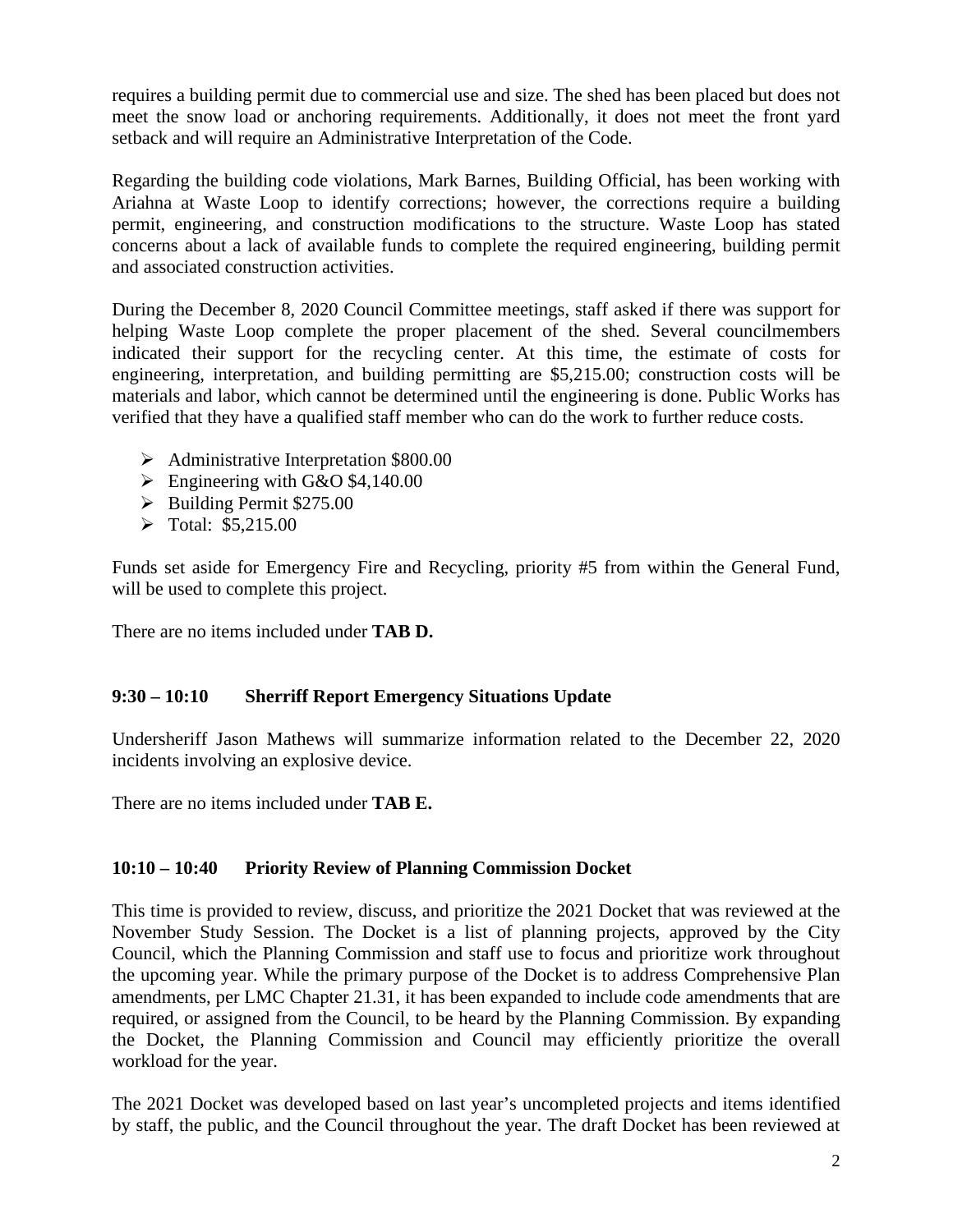the January 6, 2021 Planning Commission meeting; the Joint Council and Planning Commission Meeting is scheduled for January 26, 2021 with the City Council.

The purpose of this meeting is to prioritize each project on the 2021 Docket. Prioritizing projects allows the Planning Commission and City Staff to focus time on items determined by the Council to best serve the Community (LMC 21.31.030 and .040). In support of the Council's work, the Planning Commission will be considering their priority projects. Final action for the 2021 Docket is anticipated in January with a placeholder for any City map amendment applications received by January 31<sup>st</sup> and any unincorporated amendments received from Chelan County by mid-March, as permitted by code. Depending on the later submittals, the Docket may be amended in March.

The following items are included under **TAB F:**

- Draft 2021 Planning Commission Docket
- 2021 Docket Rating-Prioritizing Sheet (optional use)

# **10:40 – 10:55 Permit Administration Process**

This time is provided for an overview of Leavenworth's permit process on how and when changes may be made. Emily Guildner of Weed Graafstra & Associates, Inc P.S. will provide a short presentation on the division of responsibilities and potential consequences if the division of responsibilities is not sustained. She will also be available for questions. Lilith Vespier, Development Services Manager, will follow the presentation with a review of the building permit flowchart and an example of the Leavenworth Haus permit for building A.

The following item is included under **TAB G:**

• Full Administrative Review (Commercial Building Permit) Flowchart

# **10:55 – 11:05 2021 Project Tracker / 2021 Future Council Agenda Items**

This time is provided to review the new year 2021 Project tracking document, and the Future Council Agenda Items document. The Project Tracker provides the Council with quarterly updates on the work and status of a number of Council Priorities or required projects/tasks that need to be completed by the City. It is not a comprehensive list; the project tracker does not include the daily tasks required to provide services and maintain service levels to residents, businesses, or visitors, but provides a good review of the work being completed by the City.

The following items are included under **TAB H:**

- Annual Objective and Project Tracker 2021
- 2021 Future Council Agenda Items

#### **11:05 – 11:10 Quarterly City Newsletter Recommendations – Distribution in March**

The City will be publishing the quarterly Mayor and City Council Newsletter in late February – early March. Article topics at this time include but are not limited to: